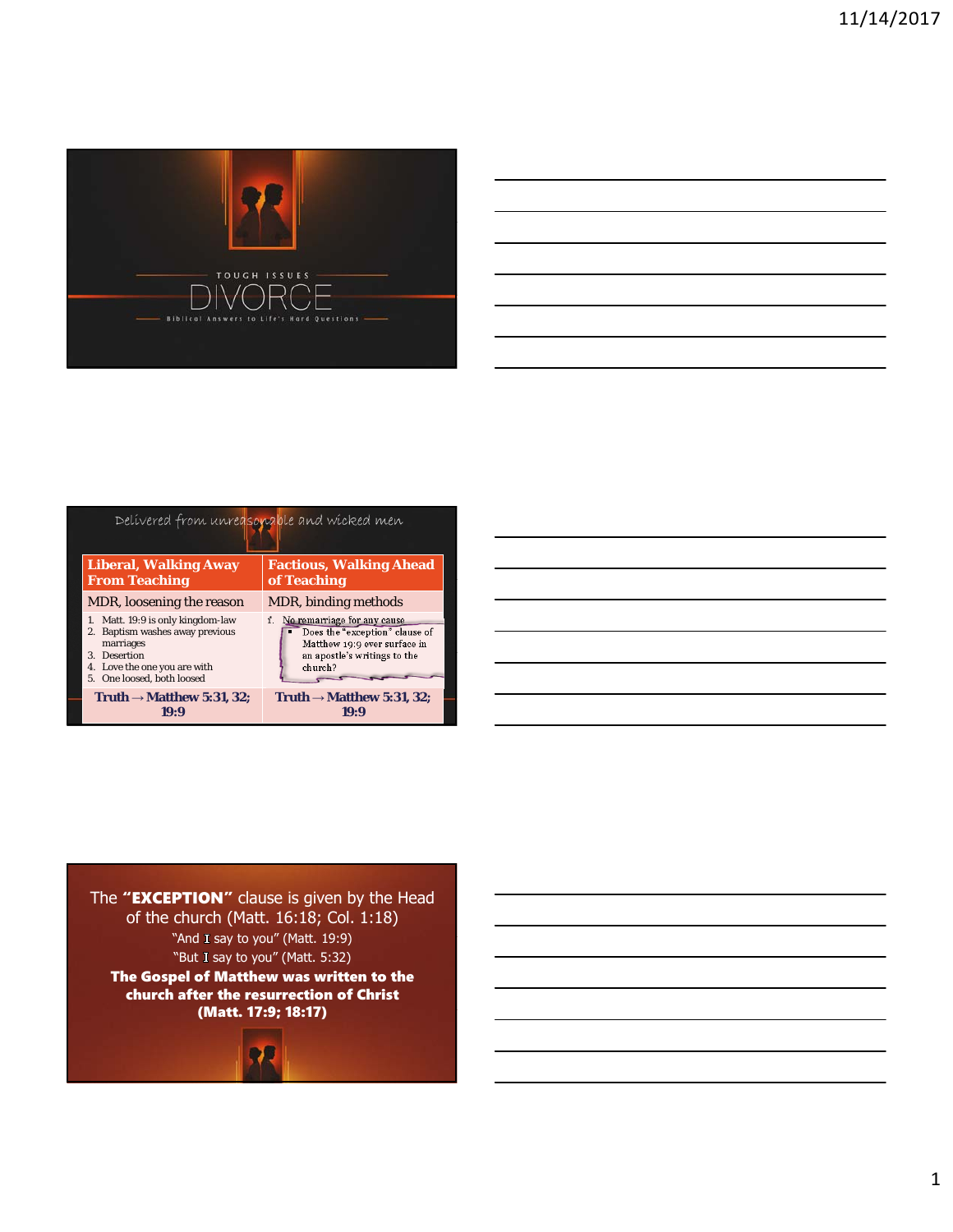



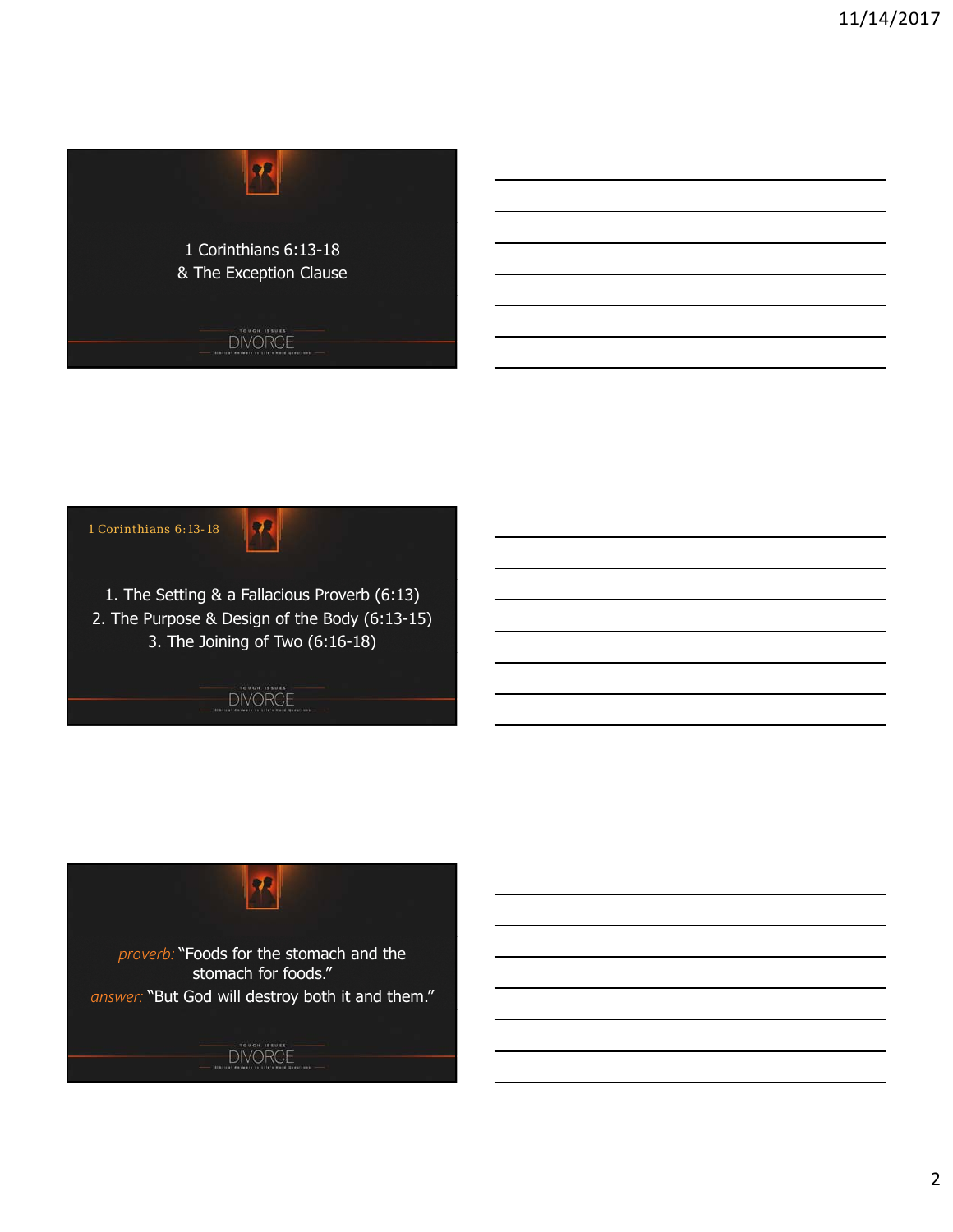

1. The Setting & a Fallacious Proverb (6:13) 2. The Purpose & Design of the Body (6:13-15) 3. The Joining of Two (6:16-18)







1. The Setting & a Fallacious Proverb (6:13) 2. The Purpose & Design of the Body (6:13-15) 3. The Joining of Two (6:16-18)

DIVORCE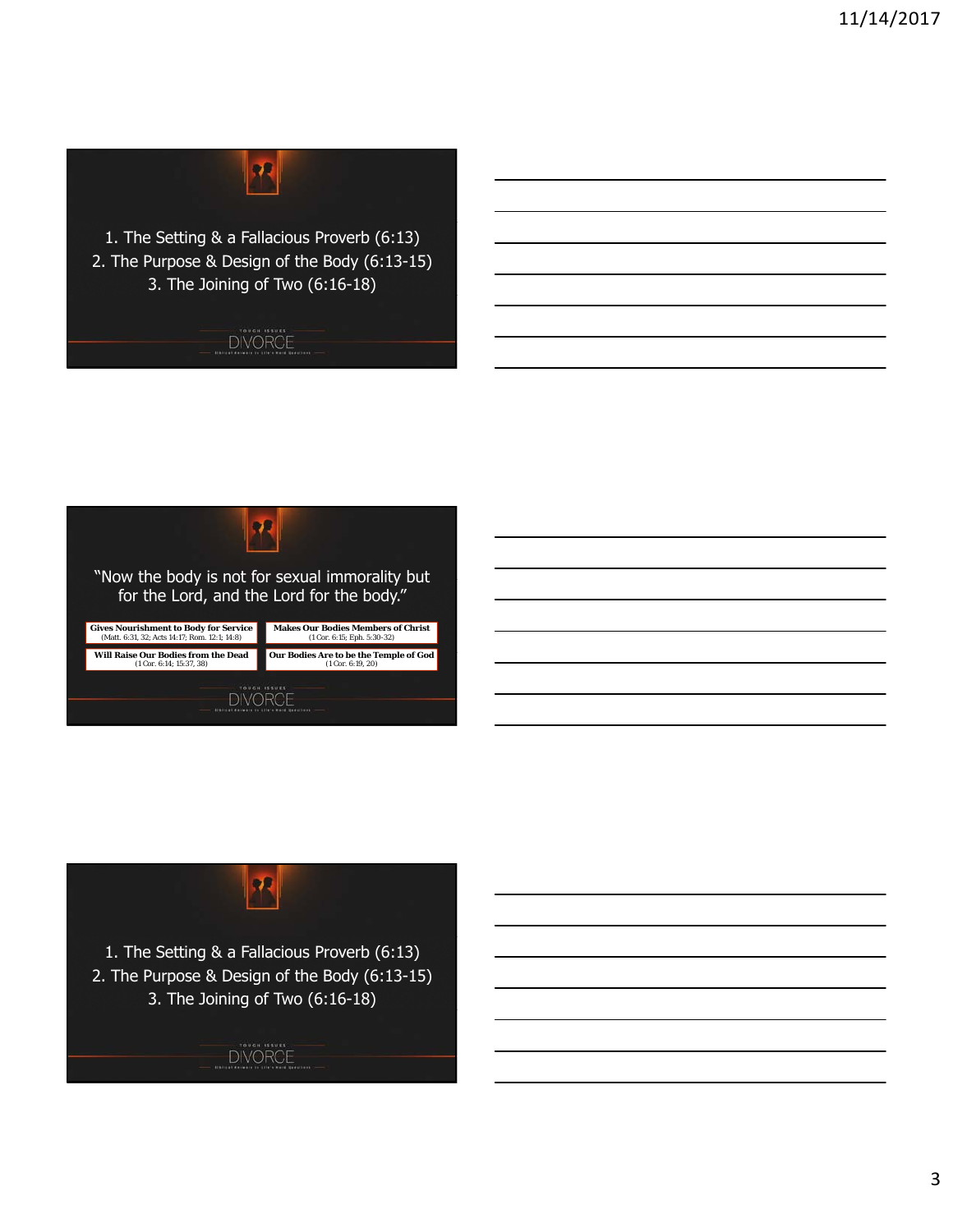

## Fornication

Takes two (6:16) Run for your life from it (6:18) Is a different kind of sin (6:18)

DIVORCE